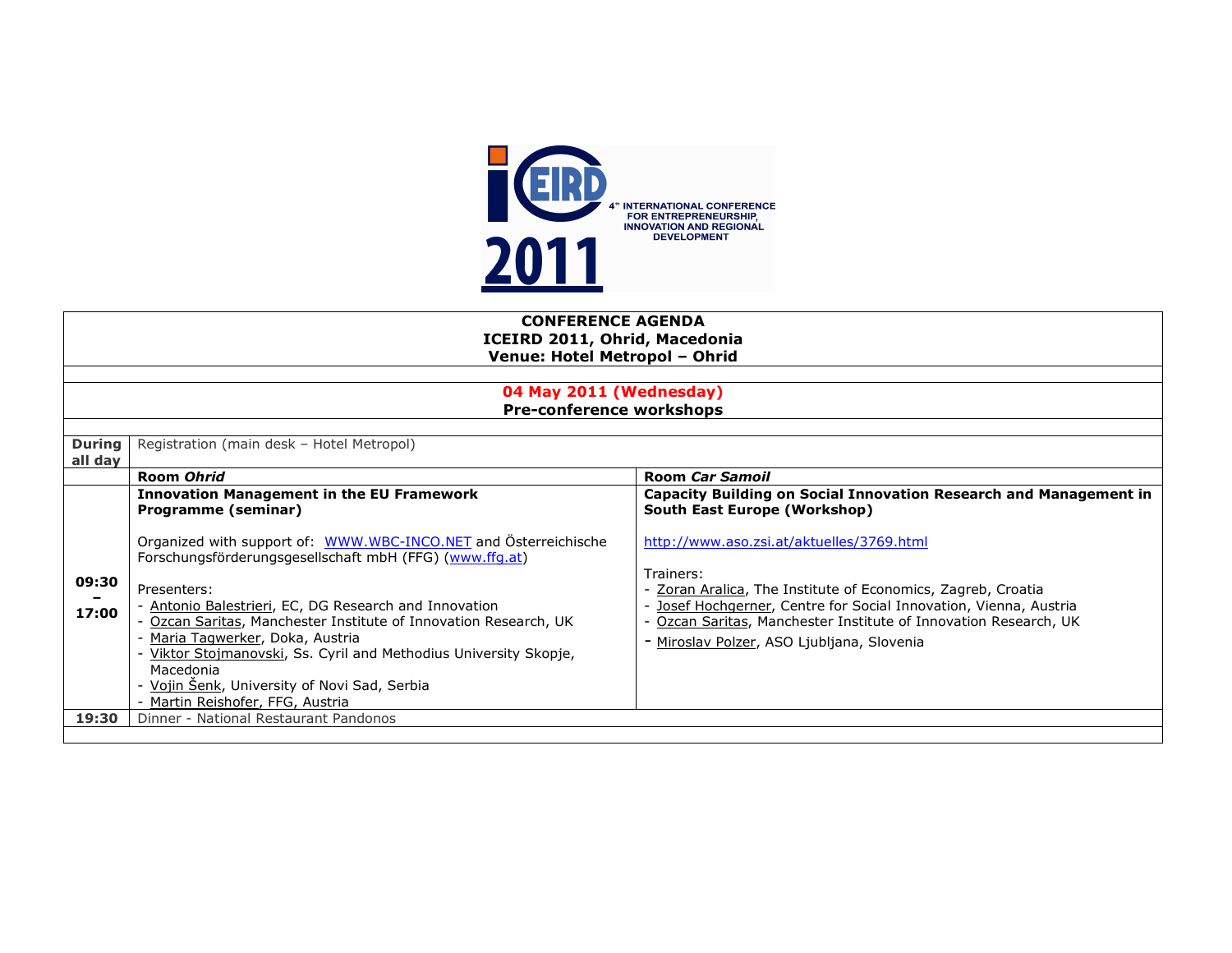|                                   | 05 May 2011 (Thursday)                                                                                                                                                |  |  |  |
|-----------------------------------|-----------------------------------------------------------------------------------------------------------------------------------------------------------------------|--|--|--|
| before                            |                                                                                                                                                                       |  |  |  |
| 11:00                             | Registration (main desk - Hotel Metropol)                                                                                                                             |  |  |  |
|                                   | Room BILJANA HALL                                                                                                                                                     |  |  |  |
|                                   | Opening ceremony of ICEIRD 2011 (Moderator Radmil Polenakovik, Macedonia):<br>John Claxton, DG Research and Innovation, European Commission                           |  |  |  |
|                                   | Felix Unger, President of the European Academy of Sciences and Arts<br>$\bullet$                                                                                      |  |  |  |
|                                   | Gjorgji Stardelov, President of the Macedonian Academy of Sciences and Arts<br>$\bullet$                                                                              |  |  |  |
|                                   | Velimir Stojkovski, Rector of Ss. Cyril and Methodius University<br>$\bullet$                                                                                         |  |  |  |
|                                   | High representative from CEI - Central European Initiative                                                                                                            |  |  |  |
|                                   | Fatmir Besimi (TBC), Minister of Economy in the Government of the Republic of Macedonia                                                                               |  |  |  |
| 11:00                             | • H.E. Gjorgji Ivanov, President of the Republic of Macedonia                                                                                                         |  |  |  |
| 13:00                             | Awards ceremony of ICEIRD 2011 (Moderator Radmil Polenakovik, Macedonia):                                                                                             |  |  |  |
|                                   | • Award ceremony of National Competition for Most Innovative Business Plan                                                                                            |  |  |  |
|                                   | Ambassador of Republic of Austria in Macedonia - H.E. Alojz Kraut<br>$\circ$                                                                                          |  |  |  |
|                                   | Award ceremony of Best Business plan competition for High Schools                                                                                                     |  |  |  |
|                                   | Vesna Horvatovik, Biro for Development in Education<br>$\circ$                                                                                                        |  |  |  |
|                                   | Snezana Andova, Saving House Moznosti<br>$\circ$                                                                                                                      |  |  |  |
|                                   | H.E. Gjorgji Ivanov, President of the Republic of Macedonia and patron of the Business Plan Competition for High Schools will                                         |  |  |  |
|                                   | award the 1 <sup>st</sup> place                                                                                                                                       |  |  |  |
| 13:00<br>$\overline{\phantom{a}}$ | Welcome lunch - cocktail                                                                                                                                              |  |  |  |
| 14:30                             |                                                                                                                                                                       |  |  |  |
|                                   | Award ceremony for best paper for the Journal of Entrepreneurship and Public Policy                                                                                   |  |  |  |
|                                   | Plenary session (Moderator Panayotis Ketikidis, Greece)                                                                                                               |  |  |  |
|                                   | Shailendra Vyakarnam, Director of Centre for Entrepreneurial Learning, Cambridge Judge Business School, University of Cambridge, UK                                   |  |  |  |
| 14:30                             | Momir Djurovic, President of the Montenegrian Academy for Sciences and Arts, Podgorica, Montenegro                                                                    |  |  |  |
| 16:30                             | Mahfouz Tadros, Former Senior Advisor to the Director General of Kuwait Institute for Scientific Research and Former Manager at the World<br>Bank, Washington DC, USA |  |  |  |
|                                   | Yannick Du Pont, Director of SPARK, Amsterdam, Nederland<br>$\bullet$                                                                                                 |  |  |  |
|                                   | Vasko Kronevski, Nexsense, Skopje, Macedonia                                                                                                                          |  |  |  |
|                                   | Discussion                                                                                                                                                            |  |  |  |
| 16:30                             |                                                                                                                                                                       |  |  |  |
|                                   |                                                                                                                                                                       |  |  |  |
| 17:00                             | Coffee break                                                                                                                                                          |  |  |  |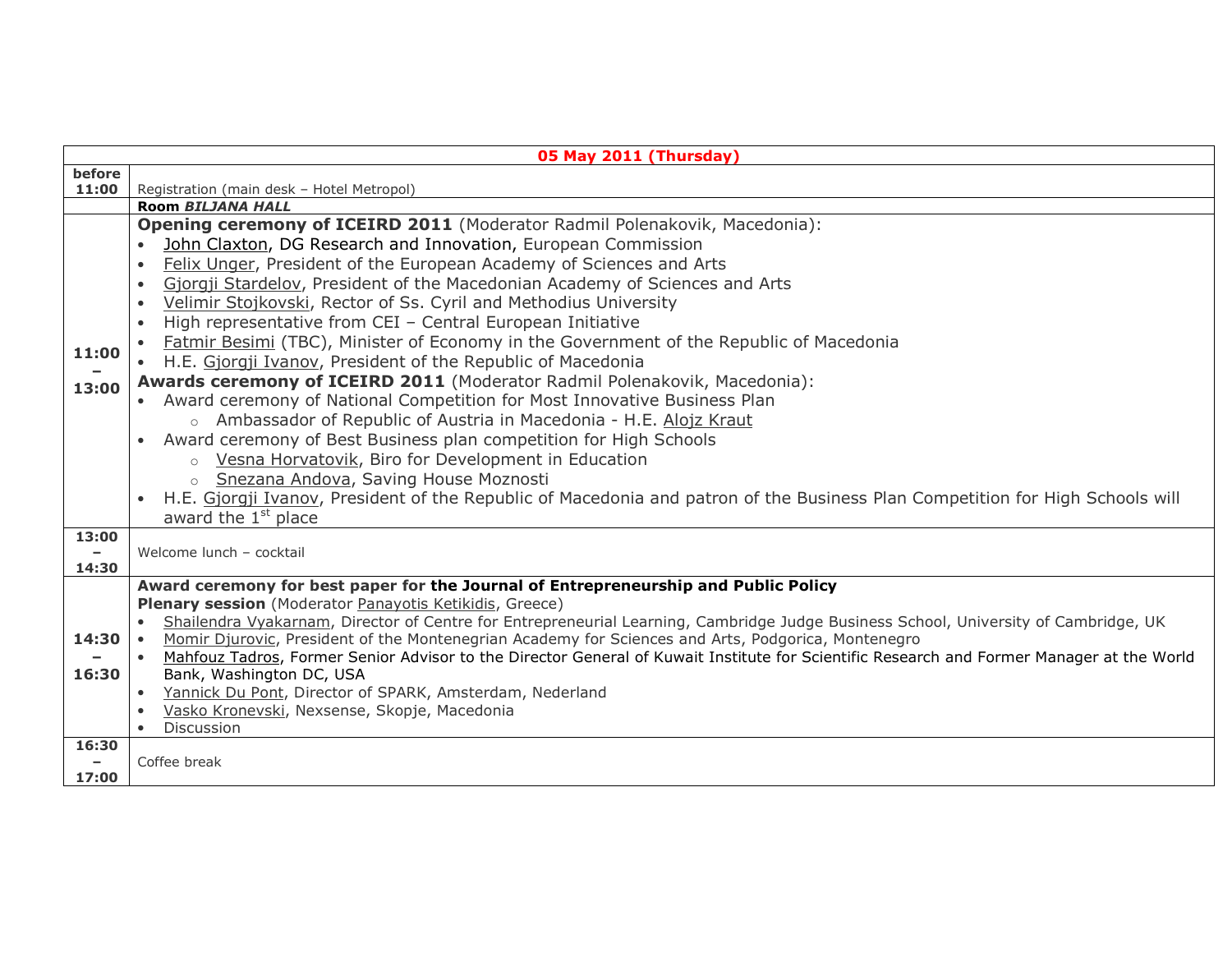| 05 May 2011 (Thursday) |                                                                                                                                                                                  |                                                                                                                                                                                                                                                |                                                                                                                                                                 |                                  |
|------------------------|----------------------------------------------------------------------------------------------------------------------------------------------------------------------------------|------------------------------------------------------------------------------------------------------------------------------------------------------------------------------------------------------------------------------------------------|-----------------------------------------------------------------------------------------------------------------------------------------------------------------|----------------------------------|
|                        | Room Ohrid                                                                                                                                                                       | Room Biljana                                                                                                                                                                                                                                   | <b>Room Car Samoil</b>                                                                                                                                          | Room Kaneo                       |
| 17:00                  | <b>Entrepreneurship 1</b><br>Chair: Jaka Vadnjal, GEA College,<br>Ljubljana, Slovenia                                                                                            | Innovation 1 with support of GfK Skopje<br>Chair: Vladimir Dukovski, Ss. Cril and Methodius<br>University, Skopje, Macedonia                                                                                                                   | <b>Regional Development 1</b><br>Chair: Steven Halligan, JTS, SEE<br>transnational program, Budapest, Hungary                                                   | <b>R&amp;D TEMPUS</b><br>project |
|                        | R. Mishe, J. Vadnjal: "Entrepreneurial<br>intentions within business and non-<br>business studies"<br>I. Efthimiadou, T. Prokopiou, P.<br>Kokorotsikos: Science-based incubators | Y. Todorova, P. Ketikidis, D. Birov: Patterns for<br>intellectual property management in higher<br>education and research institutions<br>Miéville, G. Haour: Metrics and optimization of<br>technology transfer channels between universities | S. Halligan: "Supporting Innovation<br>Through Territorial Cooperation- The SEE<br>Programme"<br>N. Trajanoska: Clusters as a driver of<br>regional development | Closed session                   |
|                        | linked with universities<br>N. Mazgan, A. Melasecche, A. Di Anselmo,<br>J. Jurečič: Entrepreneurial finance and<br>venture capital - case of Italy and<br>Slovenia               | and firms<br>K. Rehatschek: Why international R&D cooperation<br>performs better than national?                                                                                                                                                | M. Hiller, Ch. Stehr: Regional development<br>under consideration of companies'<br>location planning decisions                                                  |                                  |
|                        | Q. Zhang: University in the Triple Helix:<br>why some universities are more<br>entrepreneurial than others?                                                                      | T. Bailetti, D. Bonova, J. Chisty, P. Ruskov: Using<br>conventional innovation metrics to study the<br>innovation outcomes of value co-creation practices                                                                                      | E. Iakovou, D. Vlachos, N. Tsolakis: The<br>role of supply chain management in<br>fostering regional development<br>throughout southeastern Europe              |                                  |
| 18:45                  | P. Zbierowski: Framework conditions of<br>entrepreneurship in Poland                                                                                                             | Fabio Orecchini, Valeria Valitutti, Giorgio Vitali:<br>Industry and Academia Collaboration towards<br>Sustainability                                                                                                                           | D.Miletić, M.Stevanović: The challenges<br>and prospects for regional development of<br>Southeast European countries                                            |                                  |
|                        | B.W. Åmo: Entrepreneurship in Finland,<br>Sweden and Norway: transferability of<br>entrepreneurship educational<br>programmes                                                    | P. N. Isely, G. P. W. Simons: Technology transfer<br>and government policy in the wind energy industry                                                                                                                                         | S. Rocheska, M. Angeleski, O. Kostoska:<br>Innovation networks and SMEs<br>competitiveness                                                                      |                                  |
|                        | A. Egorenkov: Entrepreneurship and<br>innovation in Russia: local and<br>international perspective                                                                               | S. M. Axinte, I. Cernica: Is it necessary to<br>outsource innovation? creation and innovation face<br>obstruction                                                                                                                              | D. Znotina: Human capital - driving force<br>of regional development: challenges and<br>possibilities in Latvia                                                 |                                  |
|                        | M. Lerner, A. Shoham, I. Alon: Linking<br>factual and normative cross-national<br>cultural values with entrepreneurship                                                          | M. Hossain: Open innovation for the bottom of the<br>pyramid                                                                                                                                                                                   | K. Tascı, M. E. Ozsan: Innovative and<br>competitive structure of regional<br>economies in Turkey                                                               |                                  |
|                        | R. Ruseva, P. Ruskov: Investigation of<br>start-up business modeling frameworks                                                                                                  | L. Fantini, S. Borsci, M. Bendetti: The increasing<br>role of the innovation technology in mediating<br>lifelong learning. The challenge of an open<br>framework accessible to all by EU4ALL project                                           |                                                                                                                                                                 |                                  |
|                        | <b>Discussion</b>                                                                                                                                                                | Discussion                                                                                                                                                                                                                                     | <b>Discussion</b>                                                                                                                                               |                                  |
| 20:00                  | Official - gala - dinner                                                                                                                                                         |                                                                                                                                                                                                                                                |                                                                                                                                                                 |                                  |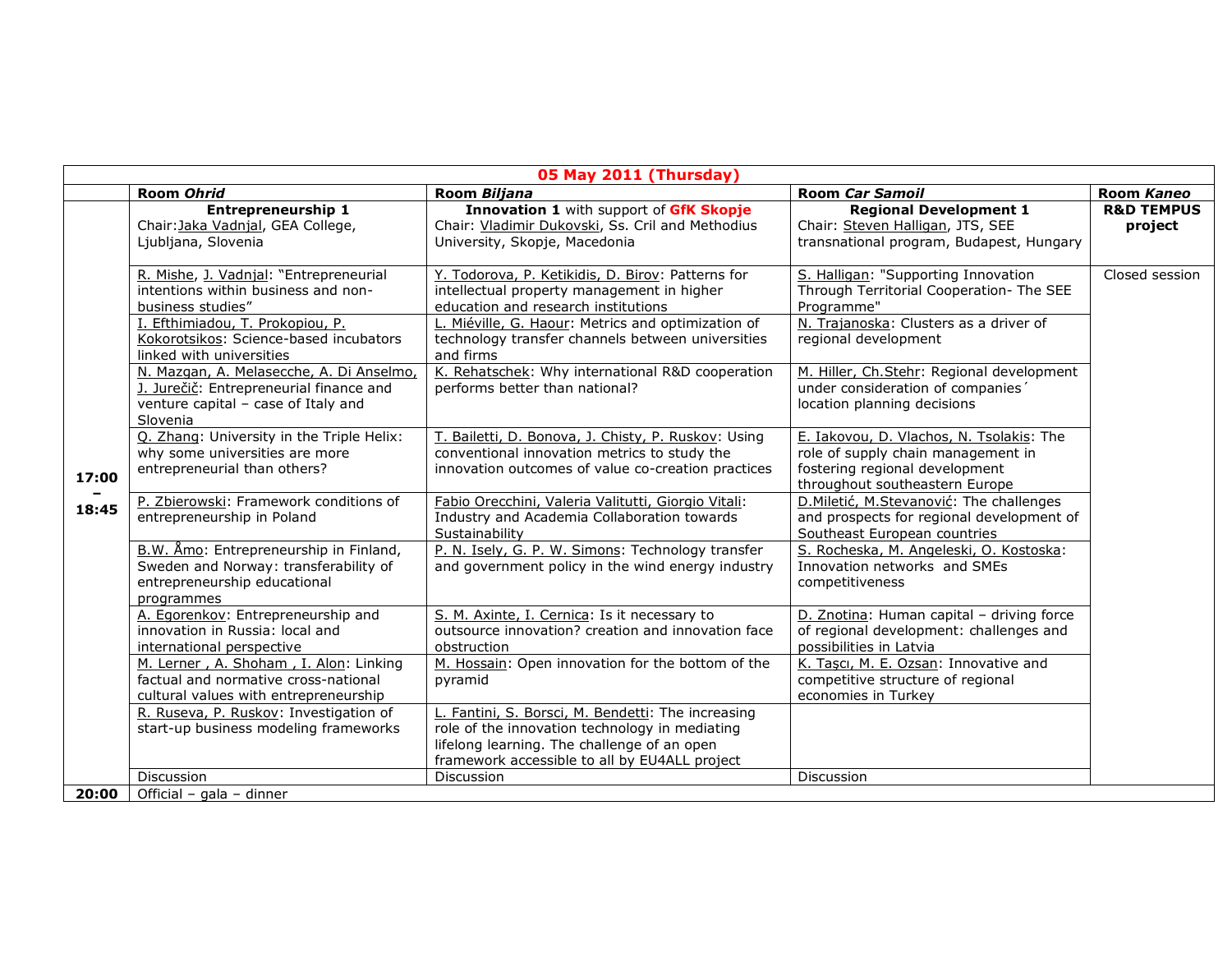| 06 May 2011 (Friday) |                                                                                                                                                                                                              |                                                                                                                                                                                                                                            |                                                                                                                                                                                                      |                                  |
|----------------------|--------------------------------------------------------------------------------------------------------------------------------------------------------------------------------------------------------------|--------------------------------------------------------------------------------------------------------------------------------------------------------------------------------------------------------------------------------------------|------------------------------------------------------------------------------------------------------------------------------------------------------------------------------------------------------|----------------------------------|
|                      | Room Ohrid                                                                                                                                                                                                   | Room Biljana                                                                                                                                                                                                                               | <b>Room Car Samoil</b>                                                                                                                                                                               | Room Kaneo                       |
| 09:30<br>11:00       | Entrepreneurship 2 with support of<br><b>UNIQA insurance</b><br>Chair: Izet Zegiri, Southeast European<br>University, Tetovo, Macedonia                                                                      | <b>Innovation 2</b><br>Chair: Clyde Musgrave, University for Information<br>Science and Technology, Ohrid, Macedonia                                                                                                                       | <b>Regional Development 2</b><br>Chair: Nikos Zaharis, SEERC, Thessaloniki,<br>Greece                                                                                                                | <b>R&amp;D TEMPUS</b><br>project |
|                      | P. H. Ketikidis, L. Lazuras, C. Downs, A.<br>Solomon: Learning through<br>entrepreneurship: infusing immigrant<br>entrepreneurial knowledge to<br>entrepreneurship education for students<br>and SMEs        | D. Valliere: Entrepreneurial alertness: turning<br>innovation into economic benefit                                                                                                                                                        | G. Intzesiloglou, N. Komninos, N. Zaharis:<br>Innovative employee reward methods use<br>and its linkage with employee motivation<br>and performance                                                  | Closed session                   |
|                      | Li. Kontic, J. Kontic: Investigating<br>corporate entrepreneurship within<br>banking sector in Serbia<br>A. Noemi Turi, T. Bratkovič:<br>Copreneurship as work-life balance                                  | T. Makkonen, T. J. Hokkanen: The impact of<br>tourism innovation on visitor expenditure - a case<br>study from eastern Finland<br>R. Minovski, V. Neshovska: Audit of the IS as a tool<br>for continuous improvement of the performance of | I. Leiko, Š. Bojnec: The impact of<br>economic internationalization on economic<br>arowth<br>I. Haite: Polycentric development in Latvia<br>within the context of cohesion policy                    |                                  |
|                      | facilitator<br>I. Zegiri, B. Aziri: Entrepreneurship and<br>entrepreneurial developments with special<br>emphasis to the Republic of Macedonia<br>T. Kosi: The impact of trade unions on<br>entrepreneurship | an organization<br>A. Aristovnik: Relative efficiency of public education<br>and R&D: inter-country non-parametric approach<br>A.Tanichev: Green innovations within the<br>framework of international cooperation: new                     | K. Janecka, K. Sotiropoulou, A. Deleurme:<br>SDI-EDU for regional and urban planning:<br>innovation training and education tools<br>M. Nikolov: PPP Experience in Macedonia                          |                                  |
|                      | Tz. Davidkov, D. Yordanova, I. Tetkova-<br>Gurbalova, I. Mihaylova, I. Mladenova:<br>Values and innovative behaviour of<br>entrepreneurs: the case of Bulgaria<br>O. Komarova: Microcredit as a source of    | challenges for new days<br>S. Dimkow: Collaborative production systems<br>design through asit method<br>A. Kicsi: Innovation system in a producing company                                                                                 | B. van Veghel Kondić, H. van Veghel:<br>Significance of quality and TQM in the<br>process of local and regional development<br>on the territory of Vojvodina<br>M. Čičak, M. Dabić: ICT and regional |                                  |
|                      | future micro and small entrepreneurs'<br>growth                                                                                                                                                              |                                                                                                                                                                                                                                            | inequality in Croatia                                                                                                                                                                                |                                  |
|                      | M.R. Zali, Thomas, M. Najafian:<br>Entrepreneurs' networks affecting<br>innovation: firms in Iran and Denmark                                                                                                | B. Ciocanel, S. M. Axinte, G. Bala: Innobarometer<br>Romania 2010                                                                                                                                                                          | D. Zrnic, G. B. Andjelic, V. Djakovic: SMEs<br>driven regional competitiveness                                                                                                                       |                                  |
|                      | <b>Discussion</b>                                                                                                                                                                                            | R. Freund, Ch. Chatzopoulos, D. Lalić: Reflexive<br>open innovation in central Europe<br><b>Discussion</b>                                                                                                                                 | <b>Discussion</b>                                                                                                                                                                                    |                                  |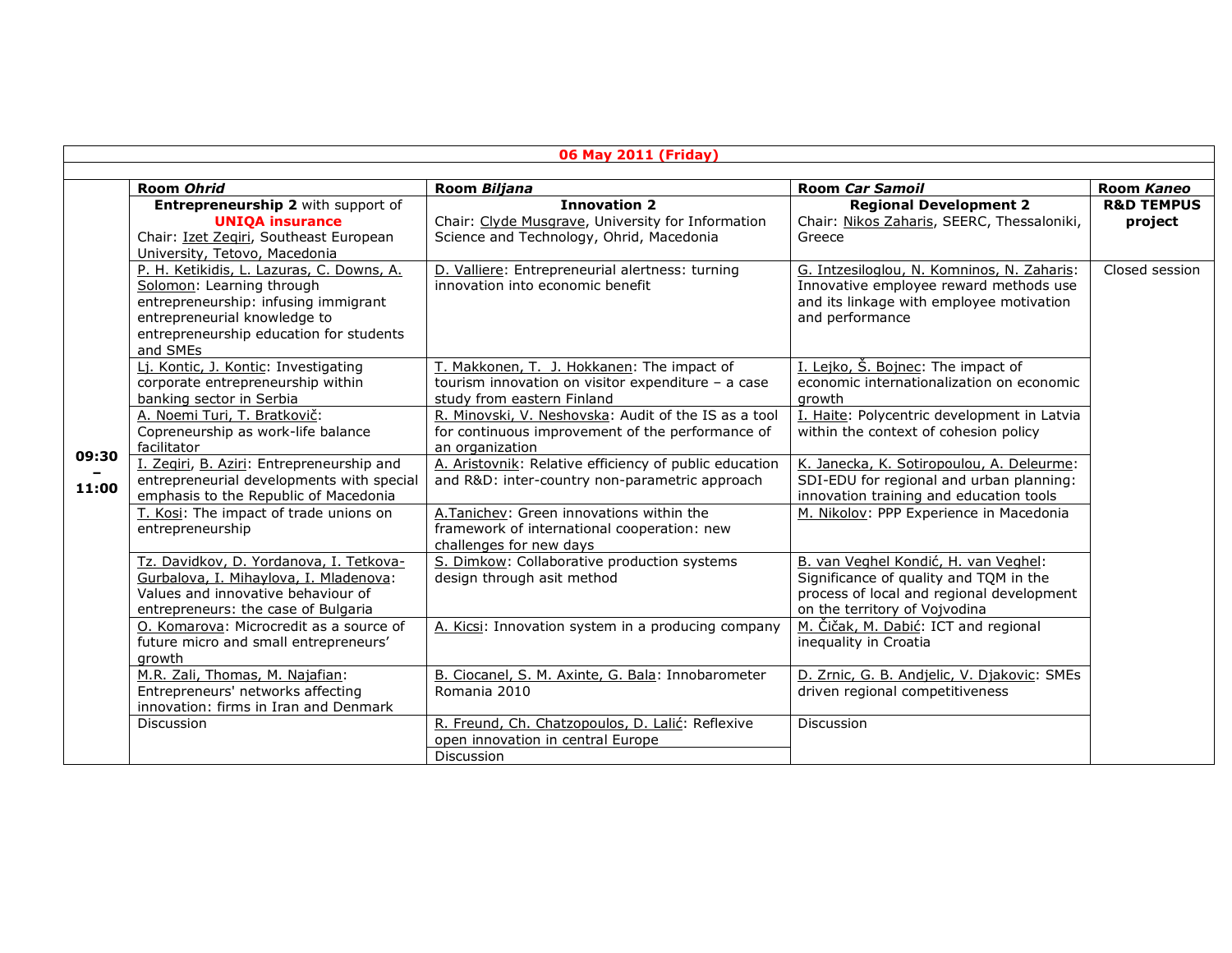|                | 06 May 2011 (Friday)                                                                                                                                                                                                                                                                                                                            |                                                                                                                                                                                                                      |  |  |
|----------------|-------------------------------------------------------------------------------------------------------------------------------------------------------------------------------------------------------------------------------------------------------------------------------------------------------------------------------------------------|----------------------------------------------------------------------------------------------------------------------------------------------------------------------------------------------------------------------|--|--|
|                |                                                                                                                                                                                                                                                                                                                                                 |                                                                                                                                                                                                                      |  |  |
| 11:00<br>11:30 | Coffee break                                                                                                                                                                                                                                                                                                                                    |                                                                                                                                                                                                                      |  |  |
|                | Room Banguette                                                                                                                                                                                                                                                                                                                                  |                                                                                                                                                                                                                      |  |  |
| 11:30<br>13:00 | <b>Special workshop 1:</b><br>Dr. Jan Kratzer Technical University of Berlin, Germany:<br>Propelling Knowledge and Technology Transfer at<br>German Universities (Sponsored by the German Ministry<br>of Education and Research)<br>Dr. Bratislav Stankovic, Loyola University Chicago School of<br>Law, USA: Innovation on a shoestring budget | <b>Special workshop 2:</b><br>Dr. Panos Ketikidis, Chief Editor - International Journal of Innovation and<br>Regional Development: How to publish your paper to a Scientific<br>Journal? (Sponsored by INDERSCIENCE) |  |  |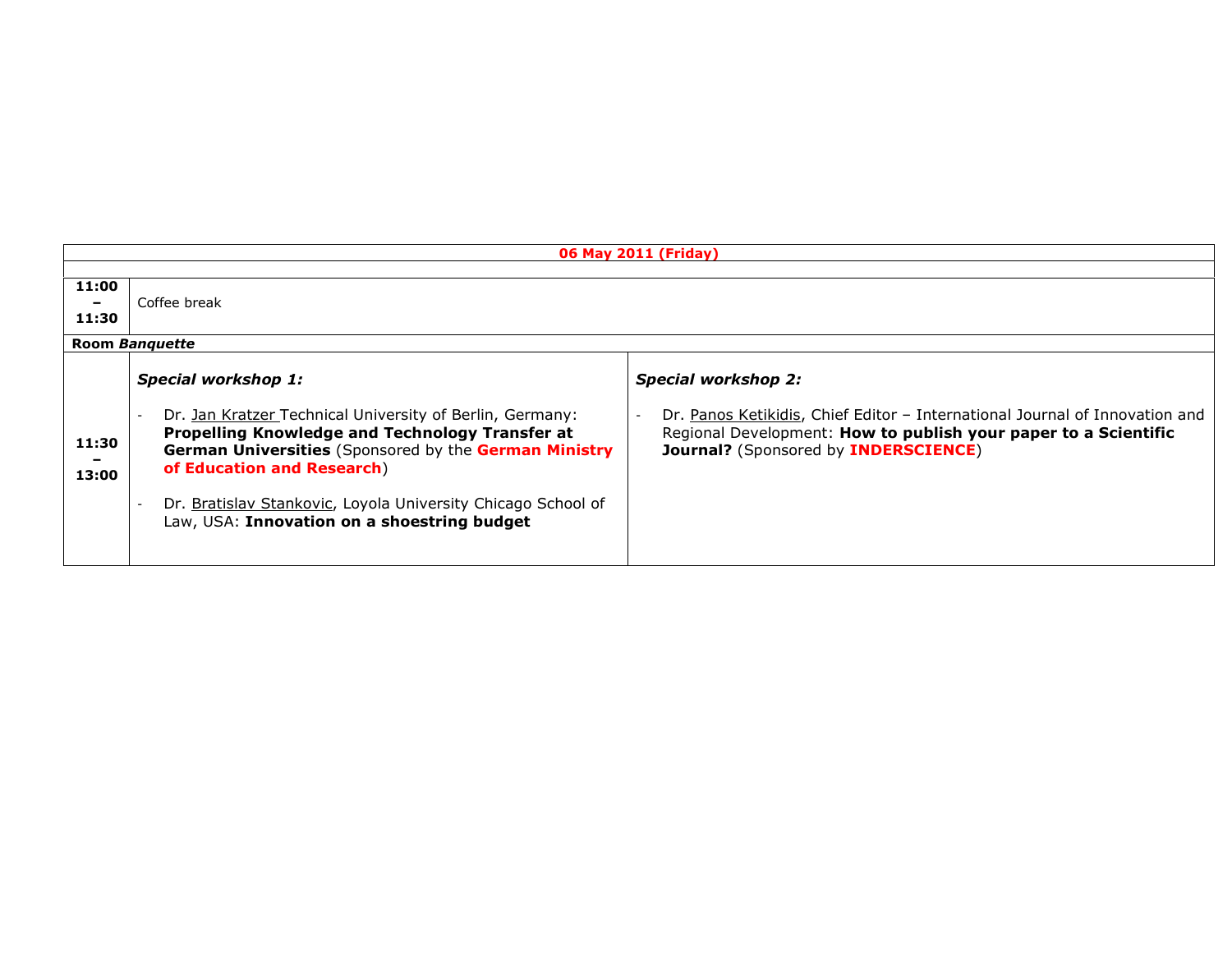|                | 06 May 2011 (Friday)                                                                                                                                                                                                                                                                                                                                                                                                                                                                                                |                                                                                                                                                                                                                                                                                                                                                                                                                                            |                                                                                                                                                                                                                                                                                                                                                                        |                                  |  |
|----------------|---------------------------------------------------------------------------------------------------------------------------------------------------------------------------------------------------------------------------------------------------------------------------------------------------------------------------------------------------------------------------------------------------------------------------------------------------------------------------------------------------------------------|--------------------------------------------------------------------------------------------------------------------------------------------------------------------------------------------------------------------------------------------------------------------------------------------------------------------------------------------------------------------------------------------------------------------------------------------|------------------------------------------------------------------------------------------------------------------------------------------------------------------------------------------------------------------------------------------------------------------------------------------------------------------------------------------------------------------------|----------------------------------|--|
|                | Room Ohrid                                                                                                                                                                                                                                                                                                                                                                                                                                                                                                          | Room Biljana                                                                                                                                                                                                                                                                                                                                                                                                                               | <b>Room Car Samoil</b>                                                                                                                                                                                                                                                                                                                                                 | Room Kaneo                       |  |
| 11:30<br>13:00 | <b>Entrepreneurship 3</b><br>Chair: Yannick Du Pont, SPARK,<br>Amsterdam, Nederland                                                                                                                                                                                                                                                                                                                                                                                                                                 | <b>Innovation 3</b><br>Chair: Robert Minovski, Ss. Cyril and Methodius<br>University, Skopje, Macedonia                                                                                                                                                                                                                                                                                                                                    | <b>Regional Development 3</b><br>Chair: S. Rocheska, St. Kliment Ohridski<br>University, Bitola, Macedonia                                                                                                                                                                                                                                                             | <b>R&amp;D TEMPUS</b><br>project |  |
|                | P. Ruskov, M. Stoycheva, C. Jenner: JA-<br>YE graduate student company strategy<br>R. Beinhauer, R. Wenzel, A. Kachelmaier:<br>Developing internationalization<br>competence for consultants and<br>managers of micro, small and medium<br>enterprises<br>H.Abazi-Alili, H.Cipusheva: Ownership,<br>innovation activities and firm performance<br>evidence from Macedonian privatized<br>firms<br>M. Borota Popovska, V. Popovski, M.<br>Topuzovska: The entrepreneurial spirit<br>within the mission statements of | S. Schmidt: Green innovation - value oriented<br>design<br>M - M. Chatzimichailidou, A. Tsigkas, D. Lukac, Z.<br>Anisic: Applying living lab strategy in real life<br>conditions<br>S. Raleva: Knowledge networks of universities and<br>other research institutions in south and east<br>Bulgaria<br>B. Ilievski, Gj. Filipov: The most common obstacles<br>in granting patents for Macedonian inventors in<br>international applications | J. Simić, V. Zakić: Financing of sustainable<br>development - the case of Serbia<br>J. Njegić, M. Momčilović, N. Berber: The<br>advantages of investing in organic<br>compared to conventional agricultural<br>production<br>N. Giannoulidis: Food Innovation- a<br>Regional Cluster Approach<br>B.Dimeski: The regional GDP<br>interconectivennes: Macedonian regions | Closed session                   |  |
|                | vocational high schools in Republic of<br>Macedonia<br>M. Markovska, T. Kralev: Being an<br>Intrapreneur and creating a new business<br>within your organisation<br>S. Ibraimi, G. Rexhepi: The link between<br>intellectual capital, strategy and<br>entrepreneurship<br>E. Murzacheva: Start-up entrepreneurial<br>activity selection: a source of the<br>enhanced macroeconomic<br>competitiveness                                                                                                               | K. Anguelieva, D. Kabakchieva, E. Gourova:<br>Barriers for industry-academia collaboration in<br><b>Bulgaria</b><br>T. Kostanjevec, M. Kostanjevec: The use of<br>innovative multicriteria model in process of<br>investment in public institution<br>Lj. Davcev: The role and importance of investment<br>banking in the financial industry and innovation                                                                                | S. Ilic, M. Sakan: Competitiveness of<br>serbian economy in the region and its<br>prosperity<br>A. Rikalović, A. Pavić, N. Suzić, D.<br>Gračanin: Project management using open<br>source internet tools                                                                                                                                                               |                                  |  |
|                | <b>Discussion</b>                                                                                                                                                                                                                                                                                                                                                                                                                                                                                                   | V. Babaja, N. Duić: The importance of mobility for<br>innovation<br>Discussion                                                                                                                                                                                                                                                                                                                                                             | <b>Discussion</b>                                                                                                                                                                                                                                                                                                                                                      |                                  |  |
| 13:00<br>14:00 | Lunch                                                                                                                                                                                                                                                                                                                                                                                                                                                                                                               |                                                                                                                                                                                                                                                                                                                                                                                                                                            |                                                                                                                                                                                                                                                                                                                                                                        |                                  |  |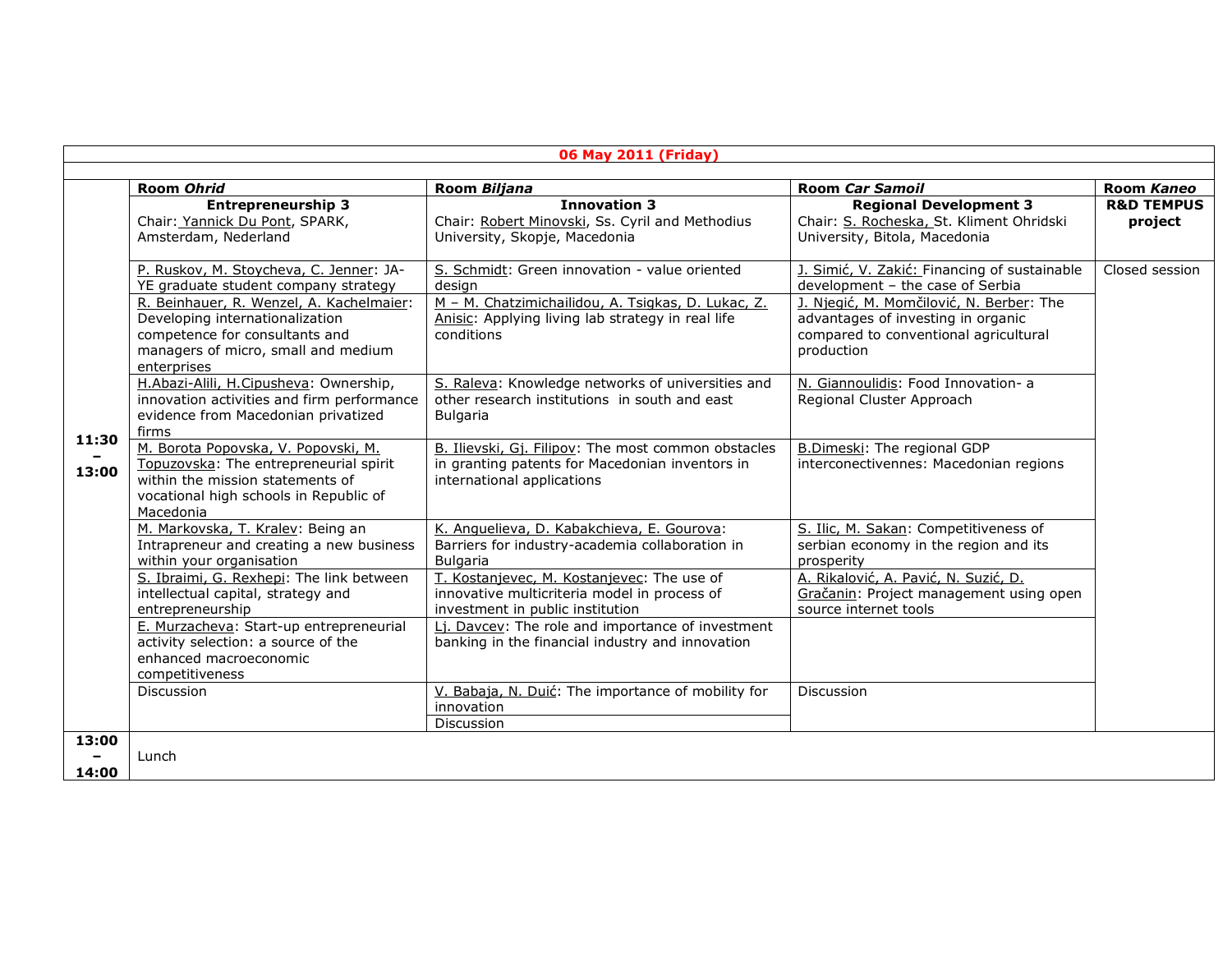| 06 May 2011 (Friday)              |                                                                                                                                                 |                                                                                                                                                 |                                                                                                                                                                         |                                  |
|-----------------------------------|-------------------------------------------------------------------------------------------------------------------------------------------------|-------------------------------------------------------------------------------------------------------------------------------------------------|-------------------------------------------------------------------------------------------------------------------------------------------------------------------------|----------------------------------|
| 14:00                             | Room Ohrid                                                                                                                                      | Room Biljana                                                                                                                                    | <b>Room Car Samoil</b>                                                                                                                                                  | Room Kaneo                       |
| $\overline{\phantom{a}}$<br>15:30 | <b>Entrepreneurship 4</b><br>Chair: B. Umihanić, University of Tuzla,<br>Bosnia and Herzegovina                                                 | <b>Innovation 4</b><br>Chair: Delco Jovanoski, Ss. Cyril and Methodius<br>University, Skopje, Macedonia                                         | <b>Regional Development 4</b><br>Chair: E. Iakovou, Aristotelis university,<br>Thessaloniki, Greece                                                                     | <b>R&amp;D TEMPUS</b><br>project |
|                                   | A. Taneva-Veshoska, Lj. Drakulevski:<br>Macedonian entrepreneurs and their<br>efficient and effective time and stress<br>management skills      | A. Cvetkovski: Technology Transfer Through Spin -<br>Off Companies - from Academic Research<br>to Commercialization in the Life Science Sectors | <b>S.Bojnec:</b> European land and labour rural<br>factor markets                                                                                                       | Closed session                   |
|                                   | B. Umihanić, M. Arifović: Global<br>entrepreneurship index for western<br>balkan countries and Slovenia participants<br>in the GEM 2009 project | Sh. Imeri, F. Missopoulos, D. Fotopoulou:<br>Performance appraisal of ERP implementation in<br>south-east european SMEs                         | S. Sasajkovski, Lj. Micanovska: Strategy<br>Europe 2020, the concept of knowledge<br>economy and global competitiveness of EU<br>economy                                |                                  |
|                                   | G. Maligi: Develop the enabling<br>environment for innovative<br>entrepreneurship                                                               | S. Josimovski, K. Trenevska Blagoeva, M. Santa:<br>The national policy mixes of the Republic of<br>Macedonia toward european research area      | N. Milovanov, A. Slaviniski, I. Bogomilov:<br>Methodology for analyses and selection of<br>best practices in the area of embedded<br>systems and industrial informatics |                                  |
|                                   | F. N. Al-Shaikh: Entrepreneurship in<br>developing countries: opportunities and<br>challenges: the case of Jordan                               | B. T. Nestorovski: "Diffusion of innovation by rate<br>of usage of internet"                                                                    | T. Gajić, N. Đurica, N. Đokić: Quality of<br>employees hotels in Novi Sad a system of<br>continuing education as a measure to<br>enhance development                    |                                  |
|                                   | V. Ramadani, Sh. Gerguri: Venture capital<br>in Macedonia - does it really exist?                                                               | P. Cosic, D. Lisjak: Comparison of innovative two<br>models for estimation production times and costs                                           | E. Aliaj, A. Deromemaj: The economic<br>integration of Albania in EU                                                                                                    |                                  |
|                                   | A. Antonova, R. Nikolov: Serious games<br>and virtual worlds in the context of<br>enterpreneurial skills development                            | V. Gecevska, F. Čuš, P. Chiabert, F. Lombardi:<br>Product lifecycle management as a business<br>strategy                                        | A. Loku: Engagement of management and<br>employees in enhancement of the quality                                                                                        |                                  |
|                                   | D.Nikoloski: The Macedonian labour<br>market and the role of university business<br>incubators                                                  | E. Shoikova, M. Krumova: ePortfolio - identity and<br>professional development                                                                  | K. Koteski: The tourism and its<br>improvement - key factor for country<br>development: case study of the Republic of<br>Macedonia                                      |                                  |
|                                   | Discussion                                                                                                                                      | <b>Discussion</b>                                                                                                                               | Discussion                                                                                                                                                              |                                  |
| 16:00<br>19:00                    | Ohrid city tour (monuments, churches, etc.)                                                                                                     |                                                                                                                                                 |                                                                                                                                                                         |                                  |
| 20:00<br>22:30                    | Dinner in the National restaurant                                                                                                               |                                                                                                                                                 |                                                                                                                                                                         |                                  |
| 23:00                             | Midnight cruise (and boat party) on Ohrid lake                                                                                                  |                                                                                                                                                 |                                                                                                                                                                         |                                  |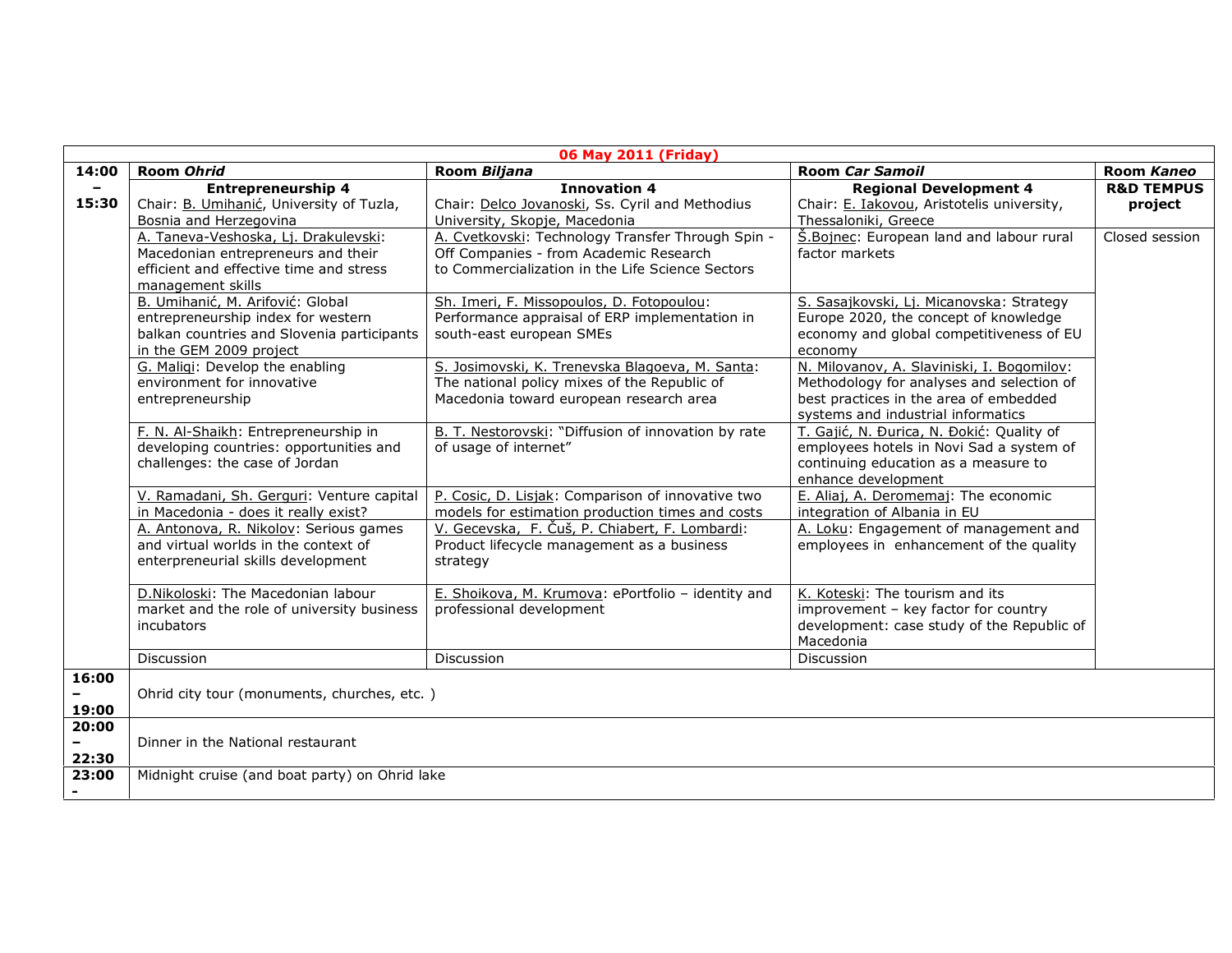| 07 May 2011 (Saturday) |                                                                                                                                              |                                                                                                                                                                                  |                                                                                                                                                                 |                                  |
|------------------------|----------------------------------------------------------------------------------------------------------------------------------------------|----------------------------------------------------------------------------------------------------------------------------------------------------------------------------------|-----------------------------------------------------------------------------------------------------------------------------------------------------------------|----------------------------------|
|                        | Room Ohrid                                                                                                                                   | Room Biljana                                                                                                                                                                     | <b>Room Car Samoil</b>                                                                                                                                          | Room Kaneo                       |
|                        | <b>Entrepreneurship 5</b><br>Chair: Petko Ruskov, Sofia university,<br><b>Bulgaria</b>                                                       | <b>Innovation 5</b><br>Chair: D. Birov, Sofija University, Sofija, Bulgaria                                                                                                      | <b>Regional Development 5</b><br>Chair: R. Polenakovik, Ss. Cyril and<br>Methodius University, Skopje, Macedonia                                                | <b>R&amp;D TEMPUS</b><br>project |
|                        | O. Sanchez, J. Naval, P. Kidd-Hewitt, Au.<br>Damas: Implementing the "be an<br>entrepreneur" program in schools in<br>Catalonia              | Z. Tekic, I. Cosic, J. Borocki, D. Lalic: How<br>innovative south east Europe is?                                                                                                | E. Konjusha, V. Ramaj, F. Gashi, F. Bravo:<br>Quality management at a training<br>implement                                                                     | Closed session                   |
|                        | F. Kola, S. Loca, B. Korsita: How micro<br>lending practices affect entrepreneurial<br>activity                                              | A. Dumi, G. Maligi: Governmental and regional<br>policies on entrepreneurship and innovation                                                                                     | C.A. Tofan: Modern solutions for computer<br>aided design of the technological systems<br>for cold pressure                                                     |                                  |
|                        | M. Zarezankova-Potevska, A. Taneva-<br>Veshoska: Personal values and goals of<br>young entrepreneurs in Macedonia                            | M. Luta, E. Luta: Methods and tools for product<br>innovation                                                                                                                    | A.Dumi, M.Shoto, B.Skenderaj: The<br>management of water distribution problem<br>in the coastal regions of Albania                                              |                                  |
|                        | A. Loku, V. Ramaj, S. Xhaferi: Survey and<br>human resource planning                                                                         | A. Šimecki, N. Nikolić, S. Steiner: Valorisation of<br>air transport infrastructure in south east Europe                                                                         | N. Sela: Regional competitiveness and<br>development                                                                                                            |                                  |
| 09:30<br>11:00         | I. Kuzmanov, Gj. G. Rafajlovski:<br>Challenges of the audit system's<br>innovation according to the development<br>of the public accountancy | K. Solakov: Use of intelligent agents and rule<br>based expert systems in everyday logistics<br>operations                                                                       | Z. Ramov, E. Popova Ramova: The<br>education for physical therapy, where are<br>we today, possibilities and perspectives                                        |                                  |
|                        | D.Ušćumlić, E.Kalač: Halal standard -<br>chance for producers of food products                                                               | J. Prašnikar, T. Redek: Methodological challenges<br>of measuring intangible capital in developing<br>countries: the case of innovational activity                               | K. Petkoski: Innovative marketing tools for<br>growth - brand extensions and brand<br>portfolio strategy                                                        |                                  |
|                        | E. Ristova, Lj. Stefanovska: Innovative<br>employee reward methods use and its<br>linkage with employee motivation and<br>performance        | P.Stolarczyk, W. Gierańczyk: Innovativeness of<br>enterprises in Kujawsko-Pomorskie voivodship as<br>an object of interest of the Kujawsko-Pomorskie<br>regional research centre | D. Stojanović, V. Aleksić Marićic, Lj.<br>Šikman: Odds ratio, OR: calculation, use<br>and interpretation in assessing the<br>vulnerability of network systems   |                                  |
|                        | J. Cirić, V. Njegomir: The supportive role<br>of investment funds and insurance<br>companies to entrepreneurship and<br>innovations          | A. Dimov: Innovative methods for development of<br>embedded software systems                                                                                                     | M. Jurkovic, V. Dolecek, I. Karabegovic, Z.<br>Jurkovic: Reengineering of industrial<br>manufacturing - imperative of<br>development and competitive capability |                                  |
|                        | Li. Nikolovski: Innovative Entrepreneurship<br>- basis for getting involved in the<br>globalization and regionalization processes            | A. Xhemajli, M. Kalac: Decision making on<br>innovation process                                                                                                                  | M. Haddad, R. Ismail, H. Jaouich, R.<br>Nasser: Entrepreneurship disparities<br>among regions in Syria                                                          |                                  |
| 11:00<br>11:30         | Discussion<br>Coffee break                                                                                                                   | Discussion                                                                                                                                                                       | Discussion                                                                                                                                                      |                                  |